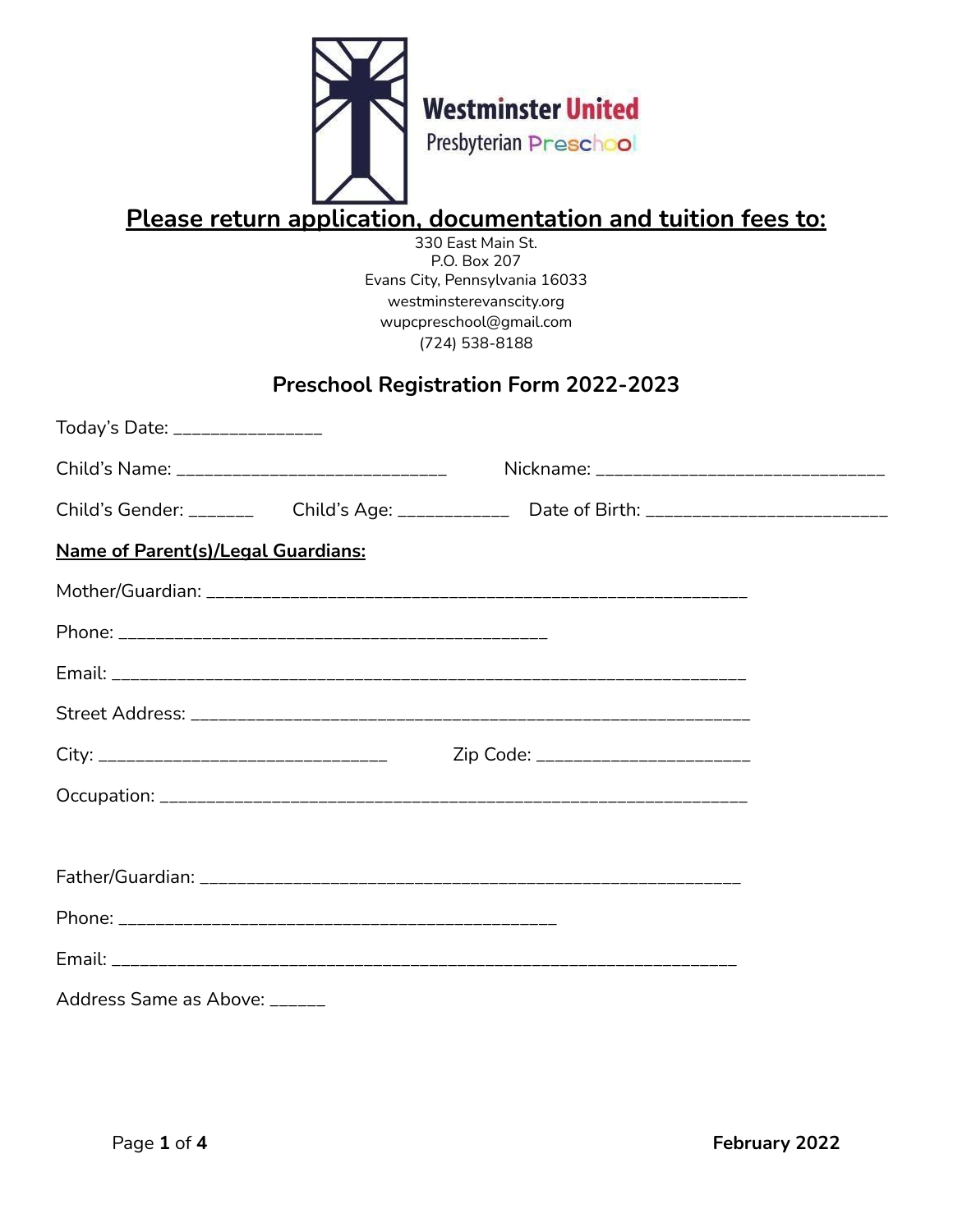| <b>Class Preference:</b>                                                                                                                                                               |
|----------------------------------------------------------------------------------------------------------------------------------------------------------------------------------------|
| 3 Yr. Old Class (Thurs./Friday 9-11:30 a.m.) _______ \$115/month                                                                                                                       |
| 4-5 Yr. Old Class (Mon./Tues./Wed. 9-11:30 a.m.) _______ \$140/month                                                                                                                   |
| 4-5 Yr. Old Class (M/T/W 9-11:30 a.m. and Thurs./Friday 12:30-3 p.m.) _______ \$200/month                                                                                              |
| I am enrolling more than one child and qualify for the multi-child discount. Yes or No                                                                                                 |
| If Yes, please list the name and class of your other child(ren): ___________________________________                                                                                   |
|                                                                                                                                                                                        |
| $Yes$ ____<br>Are you a member of Westminster Church?                                                                                                                                  |
| Does your child have any allergies, medical conditions, medications or food restrictions? Share any<br>concerns you may have about your child's development.                           |
| If your child currently has an IEP/IFSP in place or is currently receiving early intervention services,<br>please describe here. (Type of services, diagnosis, current provider, etc.) |
| Phone Number: (______) ____________________________                                                                                                                                    |
|                                                                                                                                                                                        |
| List those persons who are permitted to pick up your child. Include his/her relationship to your child.                                                                                |
|                                                                                                                                                                                        |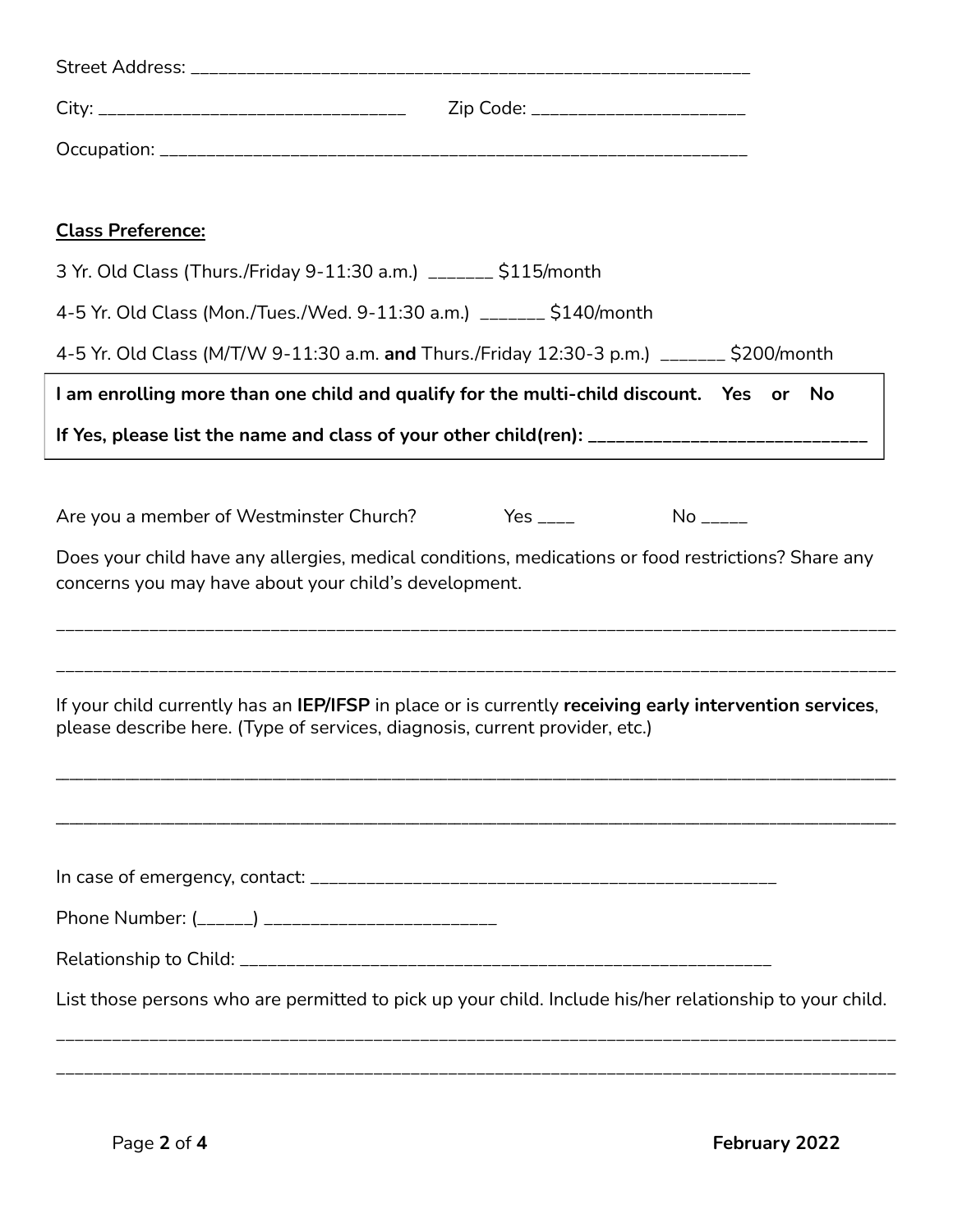I have provided written notice, which is submitted in conjunction with this registration and attached hereto, setting forth any specific issue, condition, or ailment, in addition to what is specified above, that my child has or that may impact my child's participation. I give my consent to any and all health care providers to provide my son/daughter with medical assistance and/or treatment and agree to be financially responsible for the reasonable cost of any such assistance and/or treatment. This consent includes first aid and transportation to/from health care providers.

Additionally, by signing below, I have read and accepted the Westminster Preschool registration information regarding class times, registration, tuition, and fees.

Signed: \_\_\_\_\_\_\_\_\_\_\_\_\_\_\_\_\_\_\_\_\_\_\_\_\_\_\_\_\_\_\_\_\_\_\_\_\_ Date: \_\_\_\_\_\_\_\_\_\_\_\_\_\_\_\_\_\_\_\_\_\_\_

#### **Registration Checklist:**

Please submit the following documents:

- ▢ Completed registration form
- ▢ A copy of your child's birth certificate
- ▢ Updated immunization records
- $\Box$  A copy of your child's health insurance card (in case of an emergency)
- ▢ Custodial agreements or court-appointed guardianship documents (if applicable)
- ▢ \$20.00 non-refundable registration fee and the first month of tuition (non-refundable after July 1, 2022) Checks payable to: Westminster United Presbyterian Church

*\*\*The above documentation is required for the health and safety of students and staff. Please contact the preschool with any questions or concerns.*

#### **Photo Release:**

I hereby grant Westminster United Presbyterian Church permission to copyright and use photographs/videos of my child taken during preschool activities in any manner or form for any purpose lawful at any time. I waive any right that I may have to inspect or approve the finished product or written copy, that may be used in conjunction therewith, or the use to which it may be applied.

Signed: \_\_\_\_\_\_\_\_\_\_\_\_\_\_\_\_\_\_\_\_\_\_\_\_\_\_\_\_\_\_\_\_\_\_\_\_\_ Date: \_\_\_\_\_\_\_\_\_\_\_\_\_\_\_\_\_\_\_\_\_\_\_

I hereby grant Westminster United Presbyterian Church permission to take pictures of my child's preschool activities for sharing on the Shutterfly Share Site restricted to parents of currently enrolled students.

Signed: \_\_\_\_\_\_\_\_\_\_\_\_\_\_\_\_\_\_\_\_\_\_\_\_\_\_\_\_\_\_\_\_\_\_\_\_\_ Date: \_\_\_\_\_\_\_\_\_\_\_\_\_\_\_\_\_\_\_\_\_\_\_